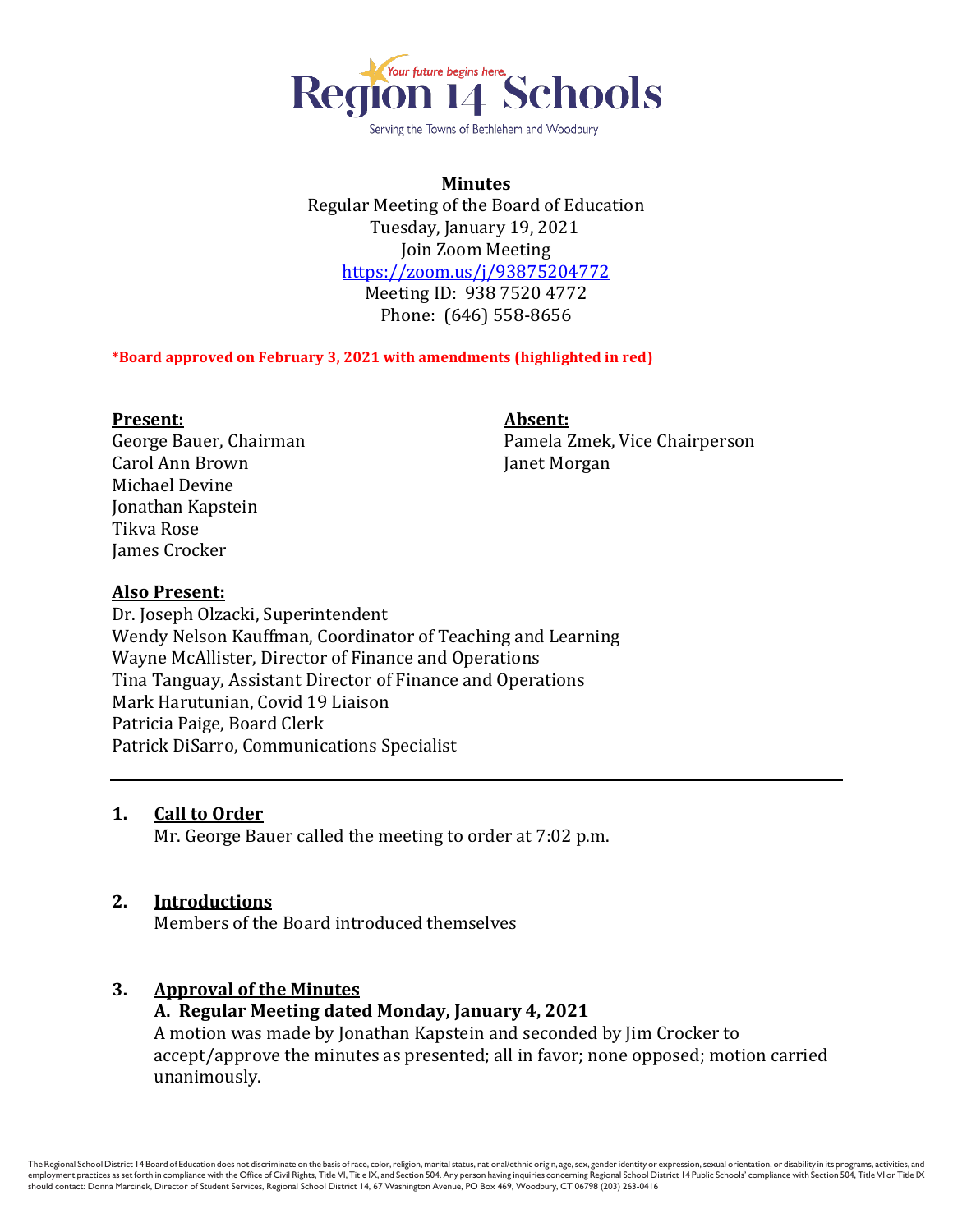# **4. Superintendent's Report**

# A. District All In Schedule

Superintendent Olzacki thanked parents and students for their part in a successful reopening of school. He spent time in each of the buildings during the day and noted that students and teachers were social distancing and engaging in teaching and learning. Plans are to include classes on Wednesdays in approximately three weeks with the hopes for full days, all days before the end-of-year as long as students can be brought back safely.

Each of the principals were polled to share their experiences regarding the first day back.

Dr. Olzacki publicly praised the custodians for keeping the buildings immaculate for a safe return.

# B. Covid Update

The Administrative Council meets every Wednesday and continue to strategize on how to return students safely back to school. Mark Harutunian performed a walkthrough of the buildings to ensure that PPE and hand sanitizer was available in all nurses' offices, front offices, and classrooms.

Sports are commencing at the high school with the exception of swimming and gymnastics, where outside facilities are utilized and the safety of our students cannot be assured.

# C. Vision of a Learner

The mission of Region 14's Vision of a Learner Committee is to ensure that all students are prepared for the opportunities and challenges of the 21st century. The committee worked to develop a common understanding of the skills and qualities that will help students thrive in life, provide coherence across the district's schools from Pre-K through 12th, and serve as a guide for instruction and decision making. Their work is also driving the district's three-year improvement plan.

Members of the committee were in attendance and excited to share their work. Speaking to their efforts were members John McDonald, Barbara Perkinson, Todd Gorski, Carol Ann Brown, Wendy Nelson Kauffman, **Bonnie Knapik, and Marrisa Uva**.

The Board asked to be updated every few months.

# **5. Committee Reports**

There were no Committee Reports